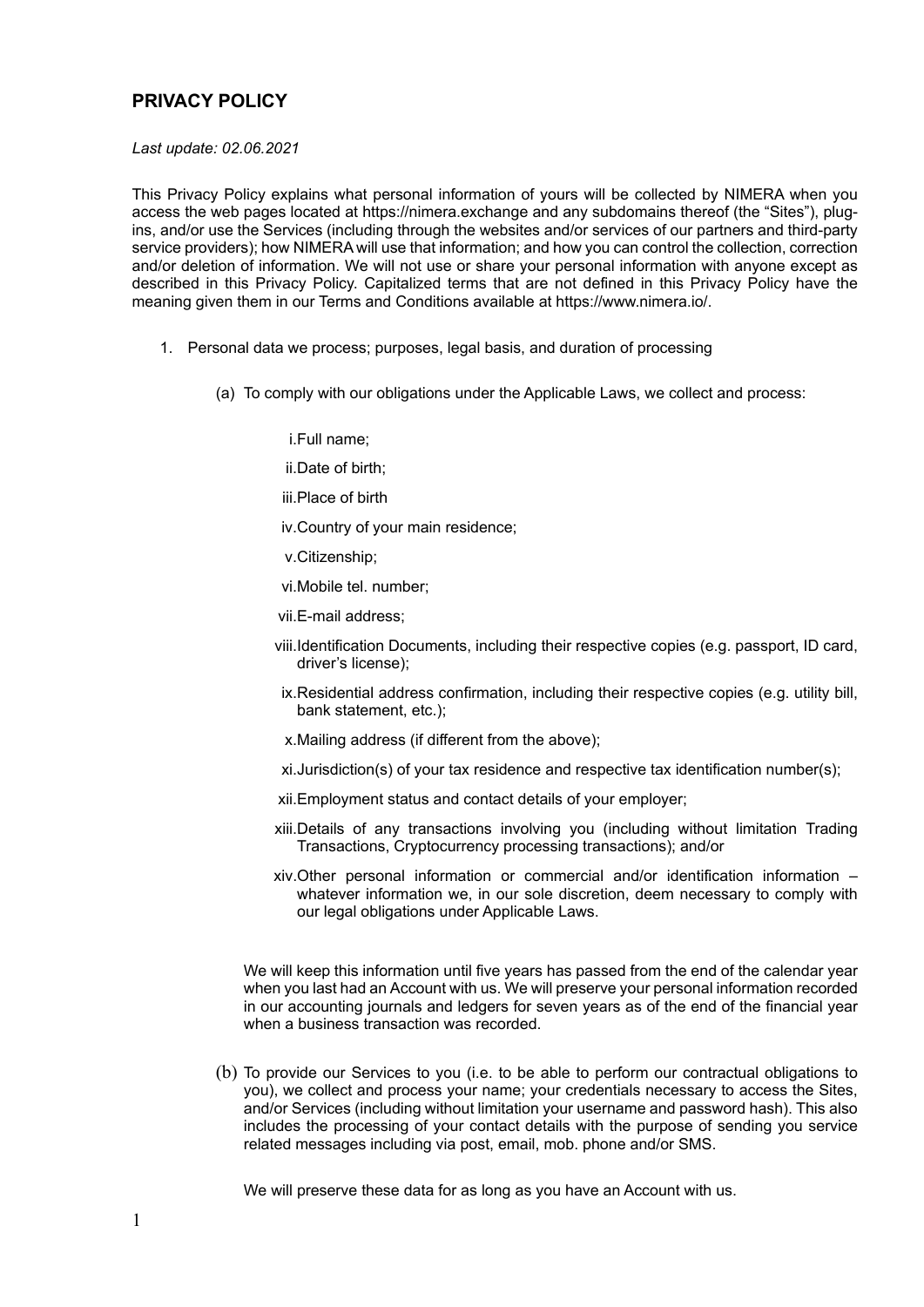(c) To satisfy our legitimate interests of ensuring the security and maintaining or improving the usability of our Sites and Services, we may collect and process technical and geolocation information about your devices and/or browsers; monitor your usage of and activities on our Sites and Services.

We will anonymize this data no later than at the time when your last Account with us is closed, or if there is a security review in progress involving this data, at the end of such review. Once we have anonymized this data, it will no longer be possible to trace it back to you, and thus it ceases being personal data.

(d) With your consent, we may collect and process any other personal information about you for the purposes disclosed to you when requesting your consent. Such purposes may include the use of your contact information to send you promotional messages including via post, email, mob. phone and/or SMS.

Note that you may withdraw your consent at any time, and we will stop processing the data on this basis upon receipt of your withdrawal. Note however, that doing so will not affect the lawfulness of processing based on your consent before its withdrawal.

(e) In order to help you organize your communications, NIMERA may help you identify your contacts who also use the Sites/Services, you may provide us, subject to the Applicable Laws, the mobile phone numbers and respective contact names in your mobile address book on a regular basis, of those contacts who are the Users of the Services. You are also entitled to add other information to your Account, such as a nickname and/or profile picture.

Note that sharing this personal information with NIMERA is consent based and you may withdraw your consent at any time, and we will stop processing the data on this basis upon receipt of your withdrawal. Note however, that doing so will not affect the lawfulness of processing based on your consent before its withdrawal.

2. Transfers of personal data

NIMERA will never disclose or transfer your personal data to third parties without your explicit permission, except as set forth in this section of our Privacy Policy.

Note that if you have given us permission to make some of your personal data publicly available (e.g. by posting public comments on our blog or news page), or to disclose it to third-party controllers, then copies of this data may remain available outside our control, even if you later withdraw your permission (e.g. by removing your comment).

(a) Third-party processors. We may store and process your personal data in locations outside our direct control, contracting specialized service providers (processors) for such storage and processing. We will only use the processors who are either (1) based in the EEA; or (2) based in such third countries, territories or specific sectors within those countries, that, according to the decision of the Commission, ensure an adequate level of protection of personal data; and/or (3) where based outside EEA, provided, that respective Standard Data Protection Clauses adopted by the European Commission are in place pursuant to Article 46(2)(c) of the General Data Protection Regulation (EU) 2016/679. You can request a copy of the aforementioned agreement by contacting us at hello@NIMERA.com.

For more information, see [https://ec.europa.eu/info/law/law-topic/data-protection\\_en.](https://ec.europa.eu/info/law/law-topic/data-protection_en)

Please also note that we may share/disclose your personal information with/to certain selected third parties (including without limitation our Affiliates, virtual currency exchanges and/or wallet service providers, banks, authorized payment institutions, e-money and/or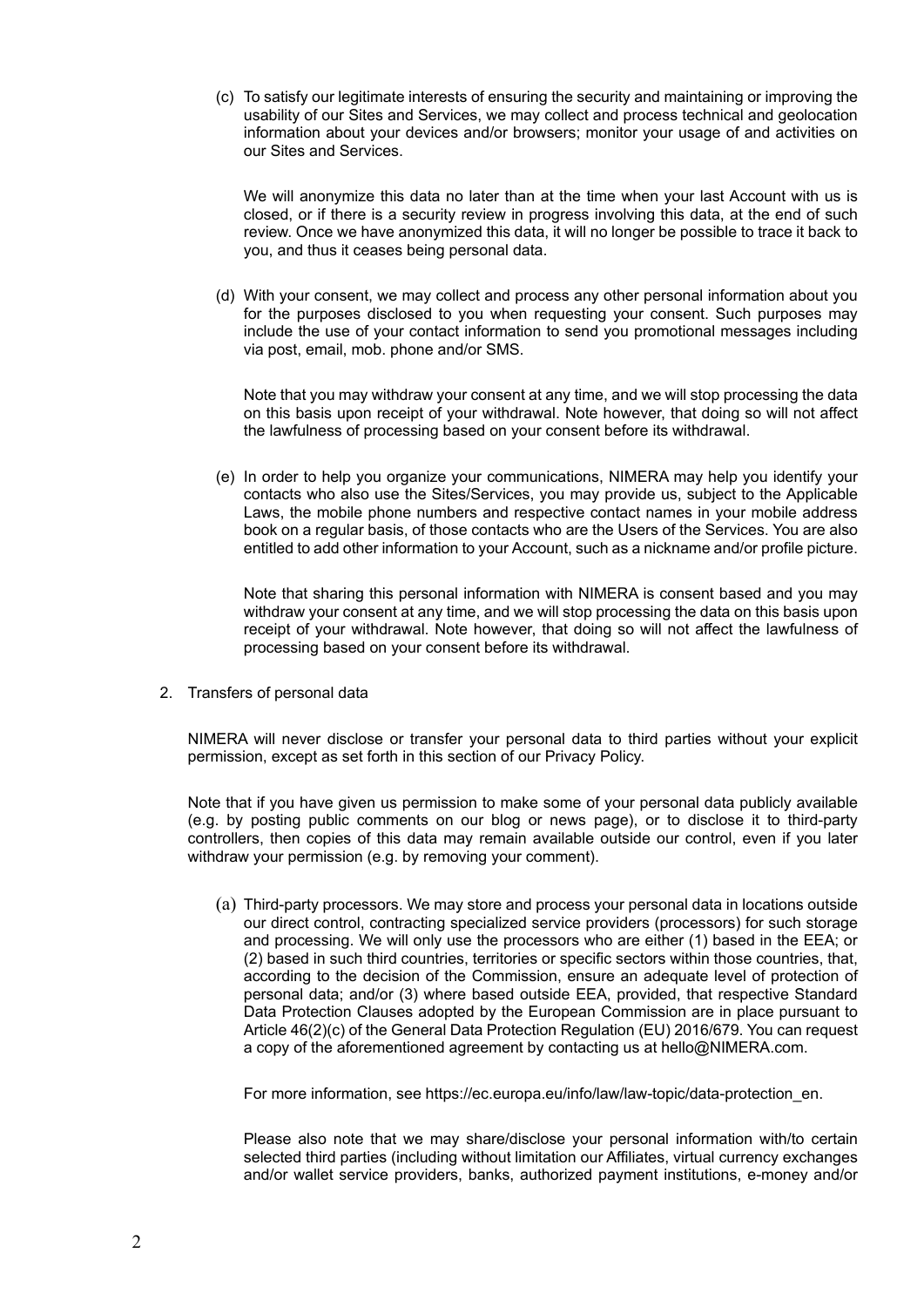other financial institutions, business partners, their respective Affiliates and/or any other third parties at our choice).

We may share/disclose your personal information with third parties for the following purposes:

- To procure execution of Trading Transactions with Cryptocurrencies and/or EON (and *vice versa*) and/or provide any other applicable Services to you under our Terms and Conditions;
- To fulfil our obligations under Applicable Laws, if subject to subpoena and/or other legal proceeding, and/or if we reasonably believe that such action is necessary to (i) comply with the law and/or the reasonable requests of law enforcement; (ii) to enforce our Terms and Conditions and/or to protect the security or integrity of our Sites and/or the Services and/or any other applicable legal arrangements; and/or (iii) to exercise or protect the rights, assets, property and/or security/personal safety of NIMERA, our Users or others:
- To undertake applicable measures in order to recover debt due or in relation to your insolvency; and/or
- We seek information necessary to maintain and/or develop customer relationships and/or Services.

Should you need any further information on the respective third parties whom your personal information has been disclosed to and/or shared with, you can contact us at hello@NIMERA.com.

- (b) Change of control. If we buy or sell/divest/transfer NIMERA (including any shares in NIMERA), or any combination of its products, services, assets and/or businesses, your information such as customer names and email addresses, and other User information related to the Services may be among the items sold or otherwise transferred in these types of transactions. We may also sell, assign or otherwise transfer such information in the course of corporate events, mergers, acquisitions, insolvency, dissolutions, reorganizations, liquidations, similar transactions or proceedings involving all or a portion of NIMERA. You will be notified via email and/or a notice on our Sites of any substantial change in ownership or uses of your personal information, as well as any choices you may have regarding your personal information.
- 3. Cookies Policy and behavioral targeting. For more information on how we use cookies files please see our https://www.nimera.io/. We partner with third parties to display advertising on our Sites/Services and manage our advertising on other sites. Our third-party partners may use technologies such as cookies to gather information about your activities on the Sites and other sites in order to provide you advertising based upon your browsing activities and interests. The only way to completely "opt out" of the collection of any information through cookies or other tracking technology is to actively manage the settings on your browser and/or mobile device. Please refer to your browser's or mobile device's technical information for instructions on how to delete and disable cookies, and other tracking/recording tools (to learn more about cookies, clear gifs/web beacons and related technologies, you may wish to visit [http://www.allaboutcookies.org](http://www.allaboutcookies.org/) and/or the Network Advertising Initiative's online resources, at [http://www.networkadvertising.org\)](http://www.networkadvertising.org/). If you access the Sites on your mobile device, you may not be able to control tracking technologies through the settings.
- 4. Access and rectification. For current NIMERA Users, you can review, correct, update or delete inaccuracies to the information about you that NIMERA keeps on file by logging into your Account to update your password and billing information. Alternately (and for former NIMERA Users), you